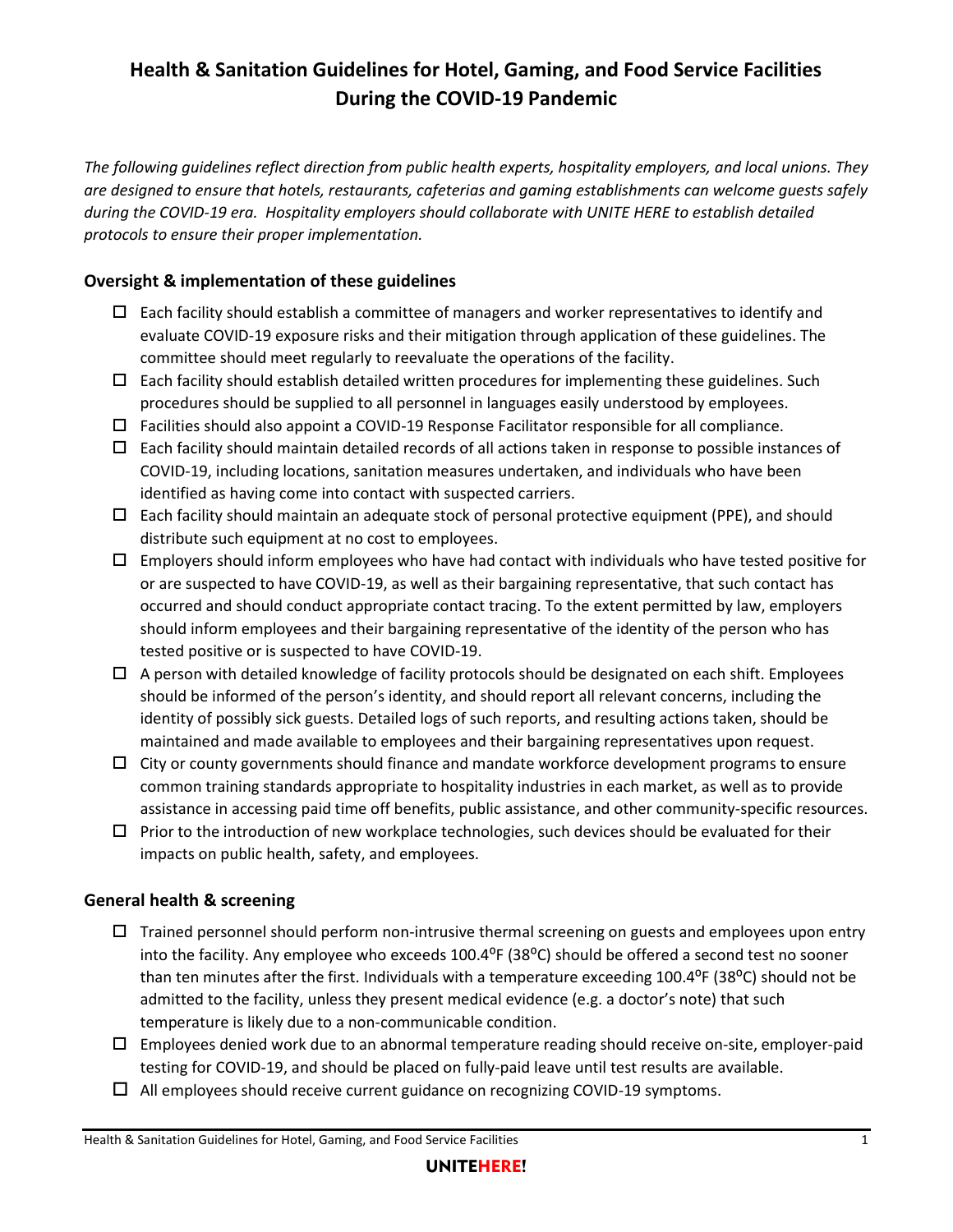#### **Physical distancing**

- $\Box$  Employees should not be required to congregate such that they are unable to maintain a six foot separation from each other. This may require staggering shifts and/or pre-shift meetings.
- $\Box$  Break areas, employee dining rooms, training areas and locker rooms should be made available so that all workers can maintain a six foot separation. Where this is not possible, break times should be staggered as much as practicable.
- $\Box$  Only non-touch timeclocks should be used. Biometric data should be strictly secured, and should not be used for any purpose other than to log the employee's presence in the facility.

#### **Return-to-business**

- $\Box$  All employees should be offered employer-paid tests to determine their current and past COVID-19 status. Tests should be provided with sufficient time for employees to receive results before they are scheduled to return to work.
- $\Box$  Employers should contract with third party organizations able to generate baseline statistics of past and present COVID-19 status across the workplace, and should provide such statistics to employees and their bargaining representatives to the maximum extent permitted by law.
- $\Box$  All rooms used since the declaration of a Public Health Emergency should be thoroughly cleaned according to the procedures below.
- $\Box$  All employees should receive health and sanitation training in re-opening orientations.
- $\Box$  All rooms used by persons under quarantine or isolation orders, or otherwise exhibiting symptoms associated with COVID-19 during the preceding seven days should be cleaned and disinfected by a specially-trained group of employees according to the procedures below.
- $\Box$  Plumbing and HVAC systems should be inspected by appropriately qualified maintenance personnel to ensure their healthy operation.
- $\Box$  If COVID-19 has been detected at any time during the preceding fourteen days in the state or province where the facility is located, no employee should be compelled to accept work.
- $\Box$  Any employee electing not to accept work should be considered to be on involuntary layoff. Employers should not challenge applications for unemployment benefits by employees subject to such involuntary layoff. Employees should be permitted to return to work at any time according to regular scheduling practices.
- $\Box$  No employee should be disciplined or retaliated against for refusing work they believe poses a risk to themselves or others or for reporting work conditions that they believe may be unsafe.
- $\Box$  No employer should issue attendance "points", demerits or discipline to any employee who calls out sick due to flu-like symptoms (fever, cough, shortness of breath), who is subject to quarantine orders, who is directed to self-quarantine by the employer or a healthcare professional, who is diagnosed positive for COVID-19, or who is absent due to their child's COVID-19 related school closure.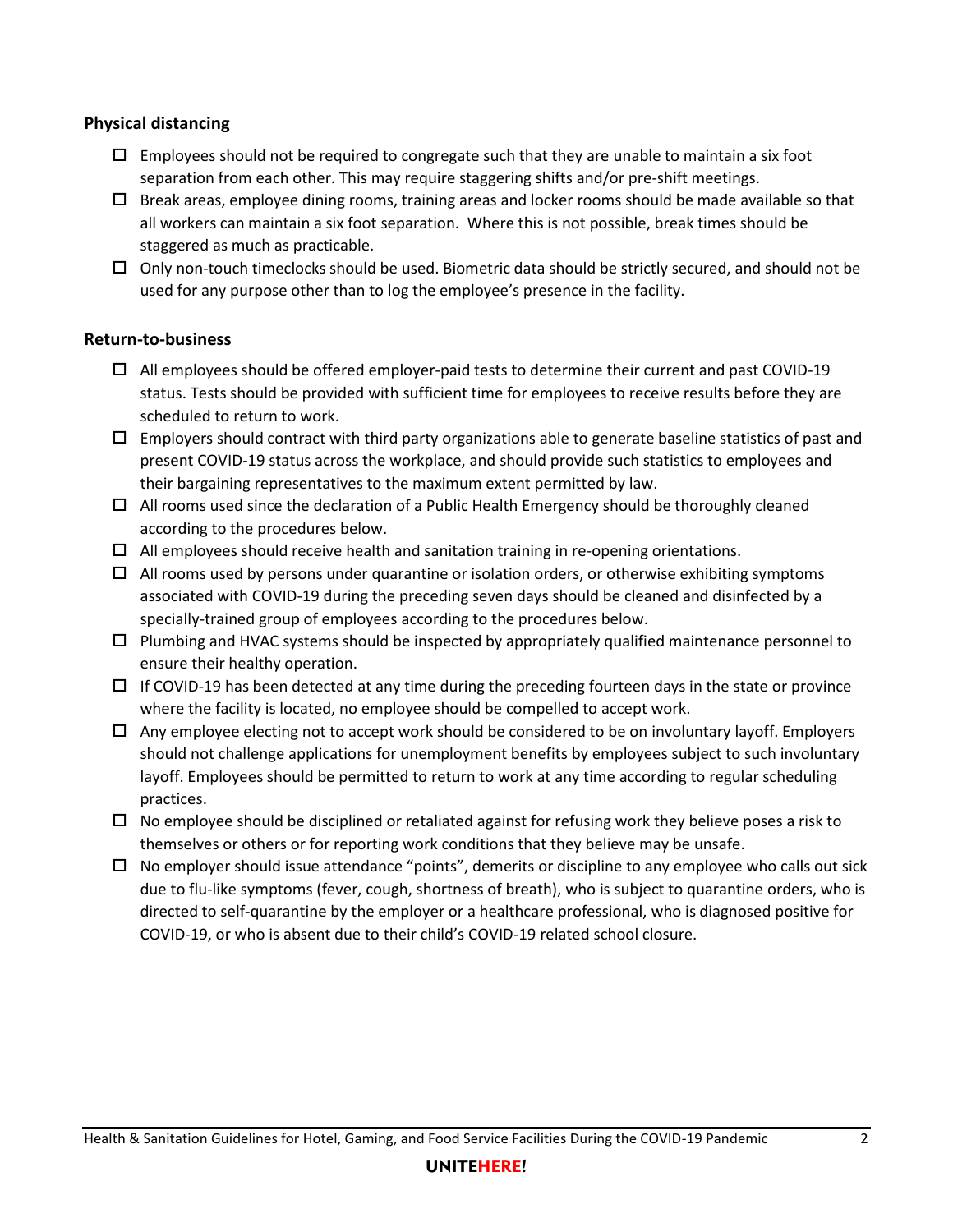#### **Personal Protective Equipment**

- $\Box$  Provide PPE at no cost to employees prior to each shift, and as equipment is soiled.
- $\Box$  For employees working in areas known to have been occupied by individuals under quarantine or isolation orders, or otherwise exhibiting symptoms associated with COVID-19, PPE should be provided so as to conform with CDC Prevention and Control Recommendations for Patients with Suspected or Confirmed Coronavirus Disease 2019 (COVID-19) in Healthcare Settings.
- $\Box$  For all other employees, the following PPE should be provided: surgical masks, disposable gloves, goggles, disposable gowns and/or aprons, hair caps, biohazard disposal bags.
- $\square$  Provide additional PPE necessary to ensure safe usage of all chemicals and equipment.
- $\Box$  Each facility should provide training on proper use of PPE, including procedures for donning and doffing.

#### **Guest arrival and departure**

- $\Box$  Guests should be asked to keep six-foot separation from anyone who is not travelling with them.
- $\Box$  Guests should be provided with masks and should wear them whenever practical in public areas.
- $\square$  Signage should be prominently displayed near entry ways and reception desks instructing guests about their responsibilities under facility protocols. A designated manager in each public area should be responsible for enforcing these requirements.
- $\Box$  Guests should not touch doors entering the facility. Doors should either be propped open, should open automatically, or should be opened by a doorman.
- $\Box$  Shuttle buses should be thoroughly cleaned after each trip. Guests should not be allowed in front passenger seats, and plexiglass barriers should be installed to protect drivers wherever practical. If any guest is found to be under quarantine or isolation orders, or to exhibit symptoms associated with COVID-19, the vehicle should be immediately cleaned in accordance with the CDC's "Cleaning and Disinfection for Non-emergency Transport Vehicles" guidance.
- $\Box$  Lobbies should be organized to promote six-foot separation of guests, including with floor markers.
- $\square$  Front desk counters should have plexiglass sneeze/cough guards installed.
- $\Box$  Contactless tipping systems for guest service providers (e.g. bellmen, valet, etc.) should be provided.

## **General cleaning**

- $\Box$  All common areas and surfaces should be cleaned at least daily.
- $\Box$  All high-traffic areas, such as lobbies restrooms, and break rooms, should be cleaned at least hourly.
- $\Box$  An inventory of high-touch surfaces should be created (e.g. doorknobs, light switches, chairs, work surfaces, washrooms, point-of-sale devices). Cleaning of such surfaces should occur at least every hour.
- $\square$  Elevator surfaces and buttons should be cleaned multiple times per hour.
- $\Box$  Clean visibly dirty surfaces before disinfecting, unless stated otherwise on the product instructions. Cleaning refers to the removal of visible dirt, grime and impurities.
- $\Box$  Use disinfectants from the US Environmental Protection Agency's "List N" or in Canada with a Drug Identification Number and a virucidal claim. Follow the instructions on the product label carefully.
- $\Box$  Floors and walls should be kept visibly clean and free of spills, dust and debris.
- $\square$  Empty and clean garbage cans in public areas regularly.
- $\Box$  Items that cannot be easily disinfected should be removed (e.g., newspapers, writing pads, ornaments).
- $\Box$  All cleaning personnel should be given ample time to complete their tasks fully and safely.
- $\Box$  Uniforms should be laundered daily at no cost to employees daily.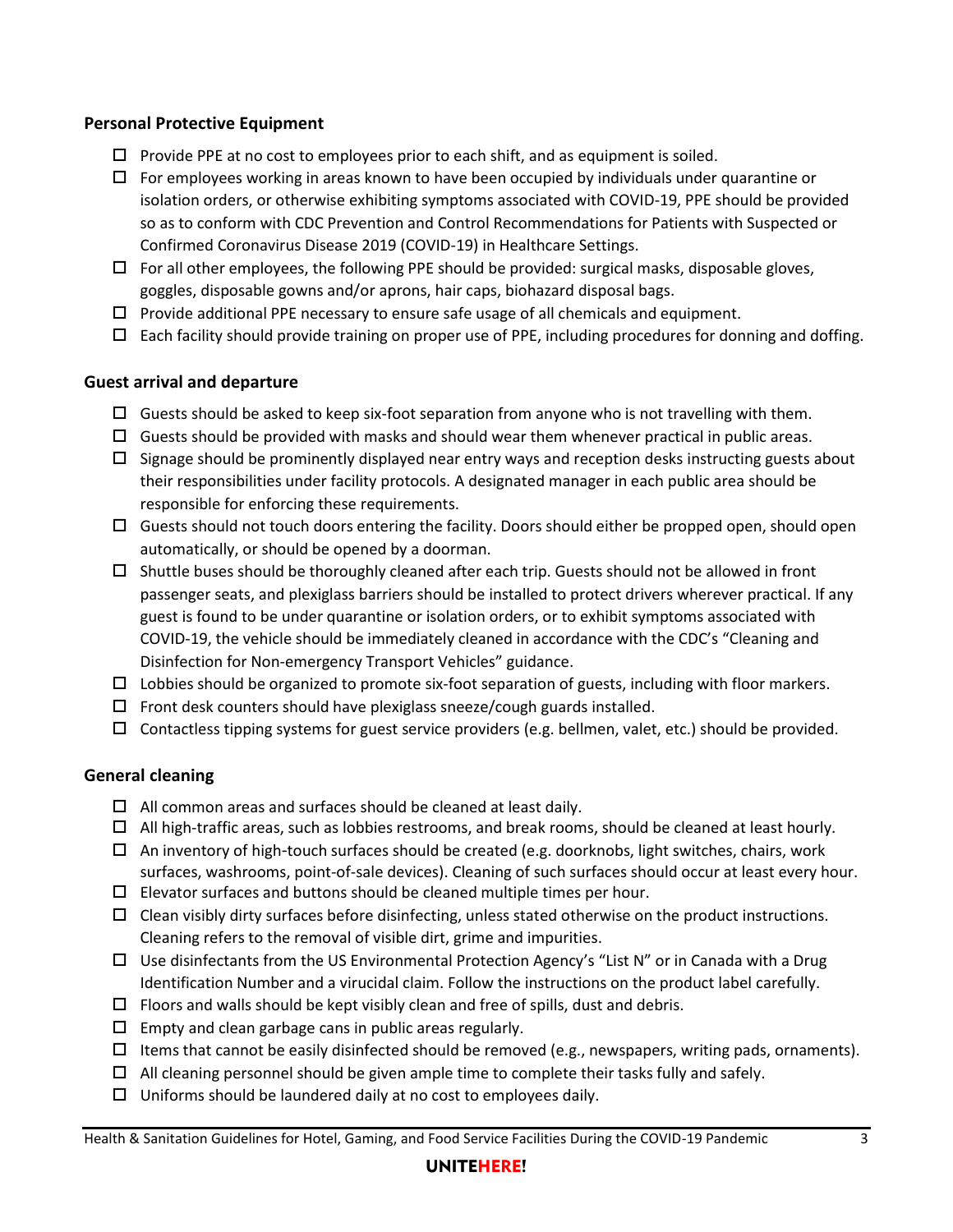### **Front-of-house food service**

- $\Box$  Tables and barstools should be configured to maximize distance between parties, in conformance with public health guidelines.
- $\Box$  Banquet and convention areas should be set up to maximize distance between parties, in conformance with public health guidelines.
- $\Box$  Public areas in cafeterias should be organized to ensure orderly queuing to maintain physical distancing.
- $\Box$  Line servers and cashiers should have plexiglass barriers installed between them and the guests.
- $\square$  Self-service trays, plates and utensils should not be made available.
- $\Box$  Extremely high-touch items (menus, salt/pepper shakers, etc) should be replaced with disposable items.
- $\Box$  Foods that may have been contaminated from coughs or sneezes should always be discarded.
- $\Box$  Buffets and other self-service options (including water, soda, and coffee dispensers) should be suspended, except where meals are made available in sealed containers.
- $\Box$  Make plain soap and water or alcohol-based hand sanitizer available, including at cashier stations.
- $\Box$  Regularly clean and disinfect equipment used for handling payments.
- $\Box$  Regularly clean and disinfect carts used for transporting food and picking up dirty dishes and between every shift.
- $\Box$  Implement contactless tipping systems for bartenders, cocktail servers, servers, etc.

#### **Kitchens & dishwashing**

- $\Box$  Kitchens should be reconfigured wherever practical to create six foot spacing between stations.
- $\Box$  Where six foot spacing between stations is not possible, staggered shifts should be considered for physically distancing work (e.g. prep work).
- $\Box$  Utensils and kitchen surfaces should be cleaned regularly using standard sanitizing solutions (e.g., QUATs or chlorine). Product label instructions should be follow closely.
- $\square$  Dishes and cookware should be wash using regular procedures (e.g., sanitizing dishwasher)
- $\Box$  Used dishware from guests under quarantine or isolation orders, or otherwise exhibiting symptoms associated with COVID-19, must be washed and sanitized immediately.
- $\Box$  Food scraps should be scraped off manually from plates prior to beginning dishwashing. Use of sprayers should be minimized.
- $\Box$  Separately labeled "clean" and "dirty" carts and trays should be used for transporting food and for picking up used dishes. Carts and trays should be sanitized regularly.
- $\square$  Dish buckets (dirty and clean) should be cleaned and sanitized after each shift.
- $\Box$  Clean and dirty dishes should be kept separate at all times in the dish washing area.

## **Room Service**

- $\square$  Food carts should not be delivered into guest rooms.
- $\Box$  "Clean" and "dirty" room service items should not be carried on the same cart.
- $\Box$  Room service items should not be collected from rooms occupied by isolating or quarantined guests, except by the specially-trained cleaning and sanitation team. Such items should be collected from outside the guestroom door.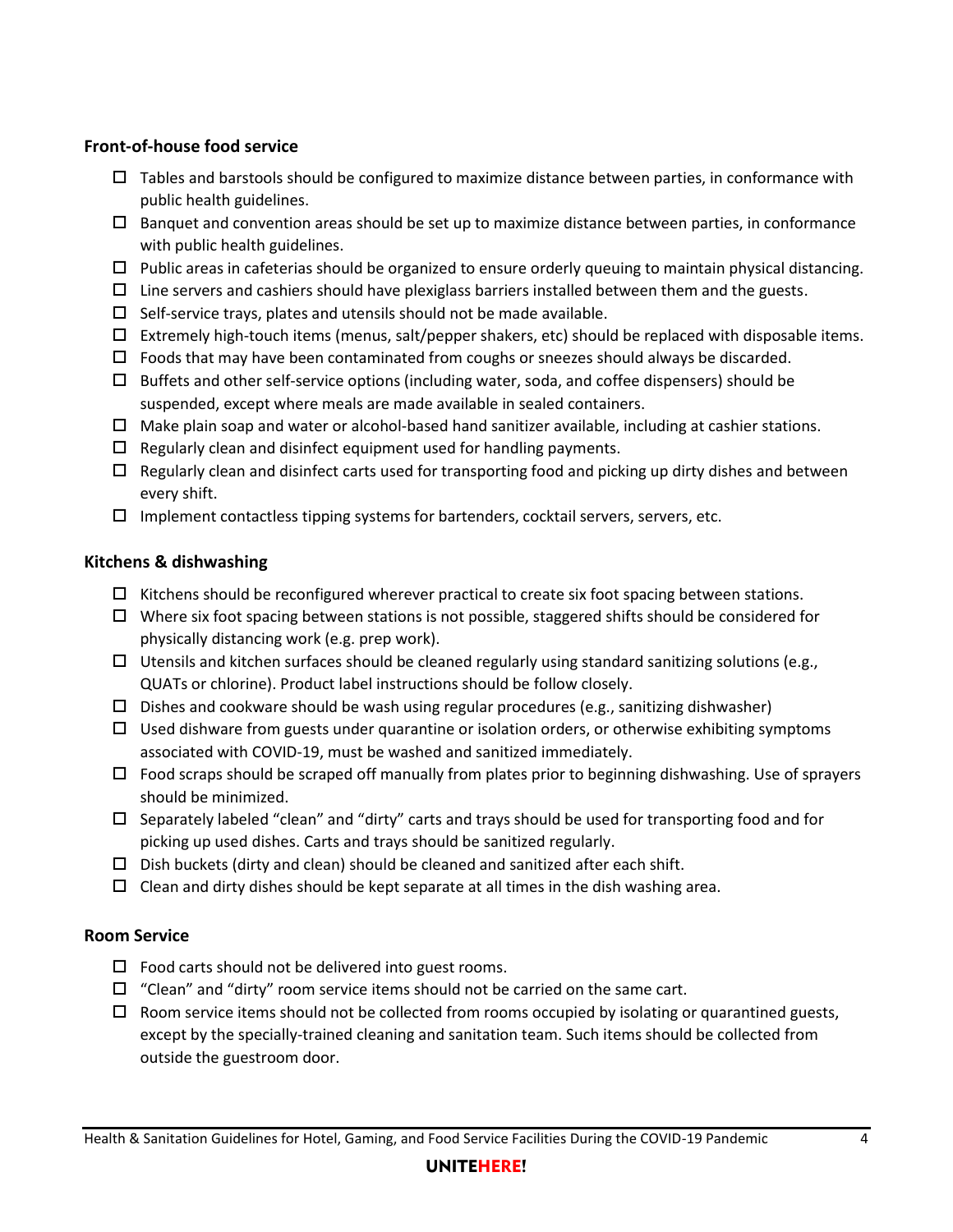#### **Housekeeping**

*At least daily*

- $\Box$  Cleaners should wash hands and should don a clean pair of gloves before entering each guest room.
- $\square$  Disposable paper towels and wipes should be used for cleaning.
- $\Box$  Vacuums should not be used.
- $\Box$  Linens should be changed daily and should be washed at high temperatures.
- $\Box$  Dirty linens and towels should be bagged. Wear disposable gloves when handling dirty laundry and discard after each use. Wash hands immediately after gloves are removed. Do not allow dirty linens to come into contact with clean ones.
- $\Box$  Separate carts should be used to carry clean supplies and to remove used ones. Carts should be clearly labeled "clean" or "dirty". Carts should be sanitized between every shift.
- $\Box$  Guests should not be incentivized to forego daily housekeeping services.

## *Upon checkout*

- $\Box$  Guest rooms should be thoroughly cleaned and disinfected after checkout.
- $\square$  Carpets should be steam cleaned at a minimum temperature of 160°F (71°C).
- $\Box$  An adequate supply of hand soap and hand sanitizer should be available in the guest room. All individual toiletries should be disposed of.
- $\Box$  All glassware and dishes should be removed from the room. Alternatively, disposable glassware, dishes and utensils should be provided in rooms.

# *Guests reporting or showing signs of illness:*

- $\Box$  Any guest reporting or exhibiting COVID-19 symptoms should be presumed infectious.
- $\square$  Staff should not enter self-isolation rooms until authorized.
- $\Box$  Housekeeping or room service items should be delivered outside guest room doors.
- $\square$  Daily service should be provided by a specially trained team
- $\Box$  Garbage should be collected from outside the guestroom door in a sturdy, leak resistant bag. It should be placed immediately in the hotel's main disposal container.
- $\Box$  Once the individual(s) in self-isolation have left a room, the room should be sanitized by a speciallytrained team. Wherever practical, facilities should consider a sealing rooms for a seven-day period prior to sanitization. Complete a thorough cleaning of all hard surfaces with an approved disinfectant, launder all removable towels and linens, and steam clean items that cannot be laundered (plush chairs, drapes).

# **Fitness centers, spas, pools, and other recreational rooms**

- $\Box$  These services should remain closed until public health authorities provide direction that they may be operated safely.
- $\Box$  Upon opening, these operations should be thoroughly cleaned and sanitized multiple times per day, as appropriate to customer volume.